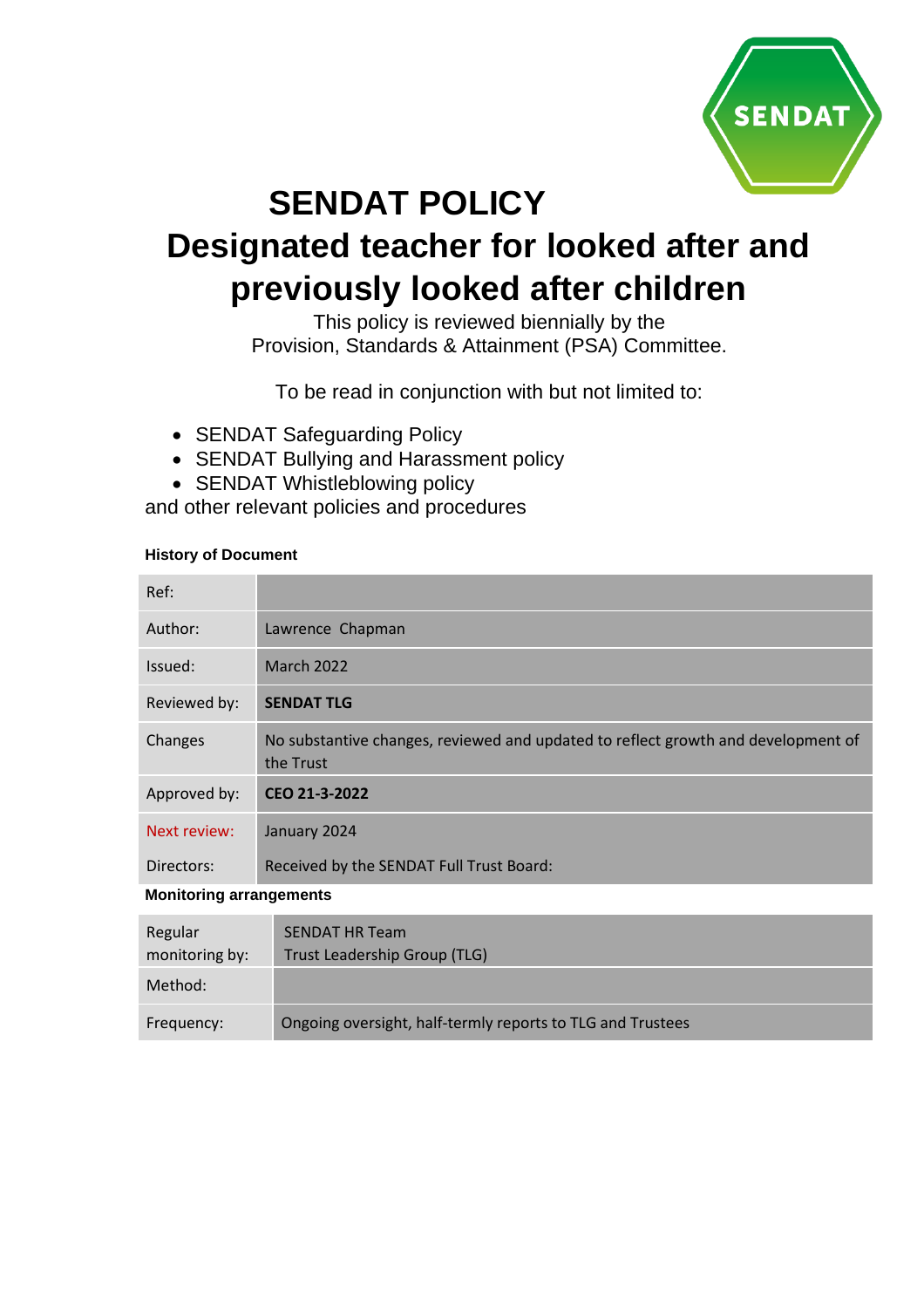# **Contents**

# <span id="page-1-0"></span>**1. Aims**

SENDAT aims to ensure that:

- A suitable member of staff is appointed as the designated teacher for looked-after and previously lookedafter children
- The designated teacher promotes the educational achievement of looked-after and previously looked-after children, and supports other staff members to do this too
- Staff, parents, carers and guardians are aware of the identity of the designated teacher, how to contact them and what they are responsible for

# <span id="page-1-1"></span>**2. Legislation and statutory guidance**

This policy is based on the Department for Education's [statutory guidance on the designated teacher for](https://www.gov.uk/government/publications/designated-teacher-for-looked-after-children)  [looked-after and previously looked-after children.](https://www.gov.uk/government/publications/designated-teacher-for-looked-after-children)

It also takes into account [section 2E](http://www.legislation.gov.uk/ukpga/2010/32/section/2E) of the Academies Act 2010.

This policy complies with our funding agreement and articles of association.

## <span id="page-1-2"></span>**3. Definitions**

**Looked-after children** are registered pupils that are:

- $\sum$  In the care of a local authority, or
- Provided with accommodation by a local authority in the exercise of its social services functions, for a continuous period of more than 24 hours

**Previously looked-after children** are registered pupils that fall into either of these categories:

They were looked after by a local authority but ceased to be as a result of any of the following:

- o A child arrangements order, which includes arrangements relating to who the child lives with and when they are to live with them
- o A special guardianship order
- o An adoption order

They appear to the governing board to have:

- $\circ$  Been in state care in a place outside of England and Wales because they would not have otherwise been cared for adequately, and
- o Ceased to be in that state care as a result of being adopted

**Personal education plan (PEP)** is part of a looked-after child's care plan that is developed with the school. It forms a record of what needs to happen and who will make it happen to ensure the child reaches their full potential.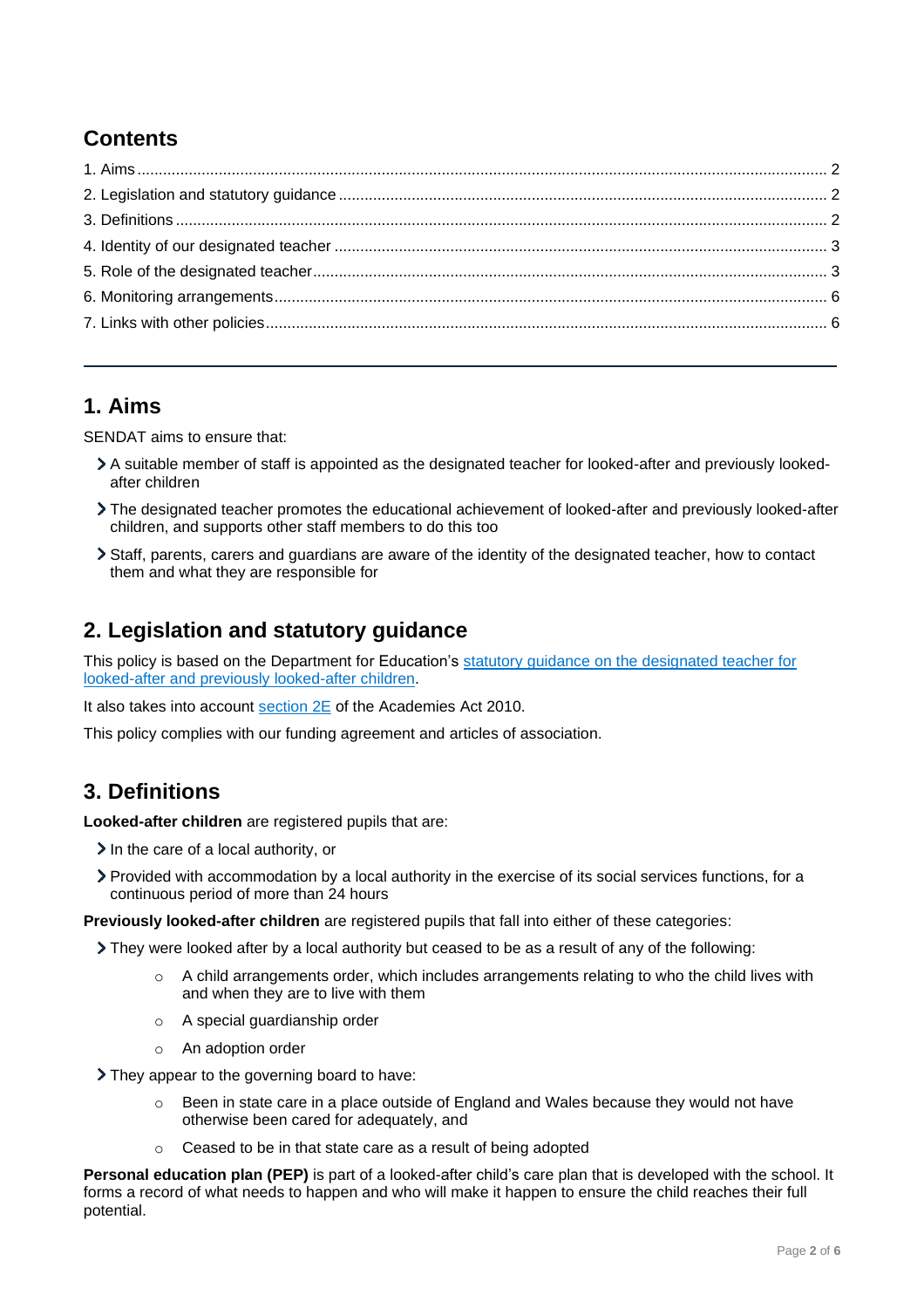**Virtual school head (VSH)** is a local authority officer responsible for promoting the educational achievement of their authority's looked-after children, working across schools to monitor and support these pupils as if they were in a single school. The VSH is also responsible for providing information and advice to schools, parents and guardians in respect of previously looked-after children.

## <span id="page-2-0"></span>**4. Identity of our designated teacher**

Our designated teacher is Lawrence Chapman – CEO

Our designated teacher takes lead responsibility for promoting the educational achievement of looked-after and previously looked-after children at our school. They are your initial point of contact for any of the matters set out in the section below.

The designated teacher will approve all PEP completed across the Trust.

Day to day management of Looked after Children is delegated to the Admissions and Review Manager [admissions@sendat.academy](mailto:admissions@sendat.academy)

## <span id="page-2-1"></span>**5. Role of the designated teacher**

## **5.1 Leadership responsibilities**

The designated teacher will:

- Contribute to the development and review of whole-school policies to ensure they consider the needs of looked-after and previously looked-after children
- Have lead responsibility for the development and implementation of looked-after children's PEPs

The Admissions and Review Manager will:

- Act as a central point of initial contact within the school for any matters involving looked-after and previously looked-after children
- Promote the educational achievement of every looked-after and previously looked-after child on roll by:
	- o Working with VSHs
	- $\circ$  Promoting a whole-school culture where the needs of these pupils matter and are prioritised
- Take lead responsibility for ensuring school staff understand:
	- $\circ$  The things which can affect how looked-after and previously looked-after children learn and achieve
	- $\circ$  How the whole school supports the educational achievement of these pupils
- Promote a culture in which looked-after and previously looked-after children are encouraged and supported to engage with their education and other school activities
- Act as a source of advice for teachers about working with looked-after and previously looked-after children
- Work directly with looked-after and previously looked-after children and their carers, parents and guardians to promote good home-school links, support progress and encourage high aspirations
- Work closely with the school's designated safeguarding lead to ensure that any safeguarding concerns regarding looked-after and previously looked-after children are quickly and effectively responded to
- Involve parents and guardians of previously looked-after children in decisions affecting their child's education
- May delegate a named Admissions and Review officer to work directly with look-after and previously-after children and their carers, parents and guardians.

## **5.2 Supporting looked-after children**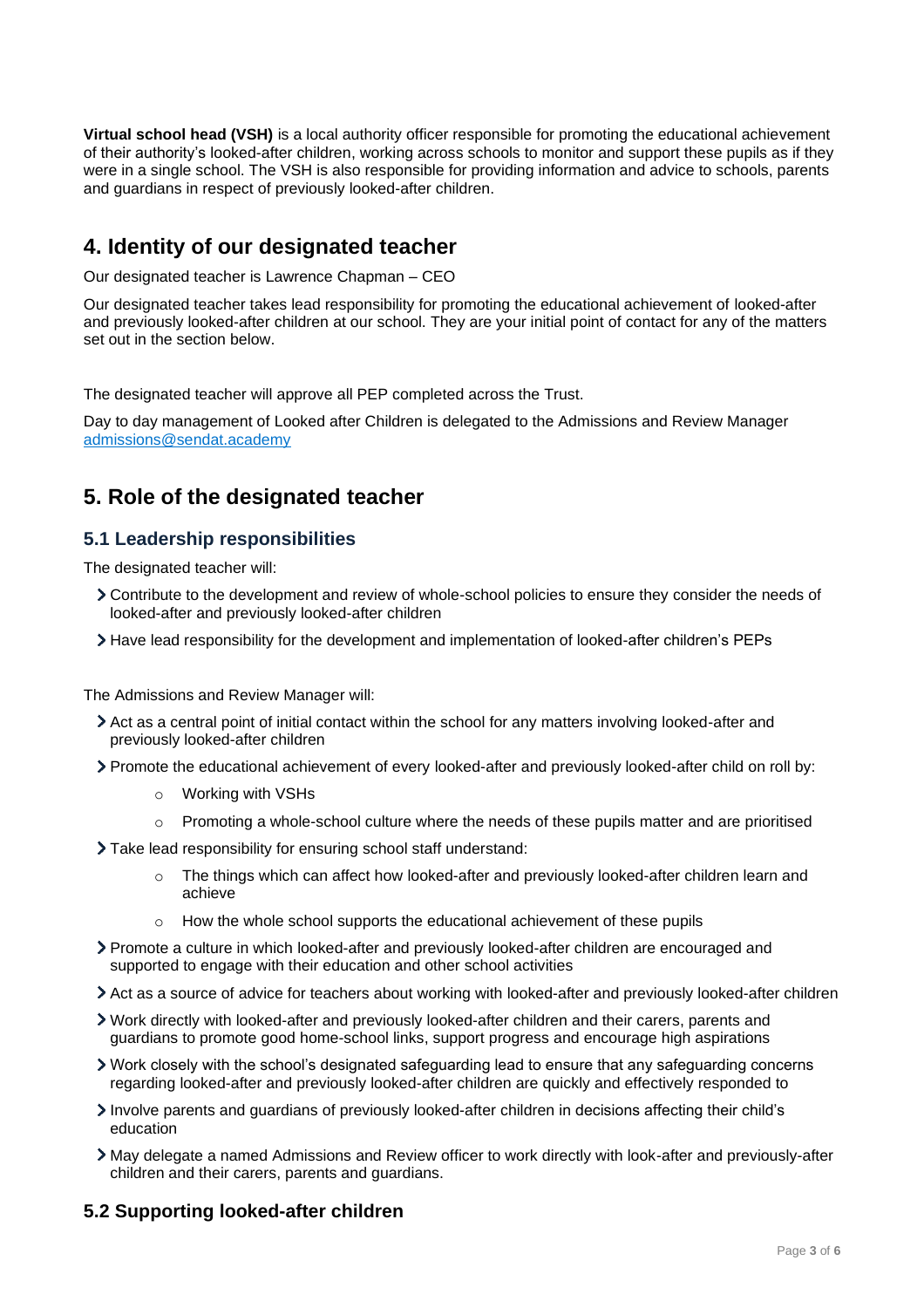The Admissions and Review Manager will:

- Make sure looked-after children's PEPs meet their needs by working closely with teachers to assess each child's specific educational needs
- Have overall responsibility for leading the process of target-setting in PEPs
- Monitor and track how looked-after children's attainment progresses under their PEPs
- If a child is not on track to meet their targets, be instrumental in agreeing the best way forward with them in order to make progress, and ensure that this is reflected in their PEP
- Ensure the identified actions of PEPs are put in place
- During the development and review of PEPs, help the school and relevant local authority decide what arrangements work best for pupils
- Ensure that:
	- $\circ$  A looked-after child's PEP is reviewed before the statutory review of their care plan this includes making sure the PEP is up to date and contains any new information since the last PEP review, including whether agreed provision is being delivered
	- $\circ$  PEPs are clear about what has or has not been taken forward, noting what resources may be required to further support the child and from where these may be sourced
	- $\circ$  The updated PEP is passed to the child's social worker and VSH ahead of the statutory review of their care plan
- Transfer a looked-after child's PEP to their next school or college, making sure it is up to date and that the local authority responsible for looking after them has the most recent version

#### **5.3 Supporting both looked-after children and previously looked-after children**

The designated teacher delegates this to the Head of school/Headteacher:

- Ensure the specific needs of looked-after and previously looked-after children are understood by staff and reflected in how the school uses pupil premium plus funding
- Access training and keep up to date with good practice, to ensure that they and other school staff have strong awareness and training around the needs of looked-after and previously looked-after children, and how to support them
- Liaise with VSHs to contribute to decisions about how pupil premium plus funding for looked-after children can most effectively be used to improve their educational outcomes
- Help raise the awareness of parents and guardians of previously looked-after children about pupil premium plus funding and other support for these children, including encouraging parents to tell the school if their child is eligible to attract pupil premium plus funding
- Play a key part in decisions on how pupil premium plus funding is used to support previously looked-after children
- Encourage parents' and guardians' involvement in deciding how pupil premium plus funding is used to support their child, and be the main contact for queries about its use
- Ensure teachers have awareness and understanding of the specific needs of looked-after and previously looked-after children in areas such as attendance, homework, behaviour and future career planning
- Be aware of the special educational needs (SEN) of looked-after and previously looked-after children, and make sure other staff also have awareness and understanding of this
- Ensure the [SEND code of practice,](https://www.gov.uk/government/publications/send-code-of-practice-0-to-25) as it relates to looked-after children, is followed
- Make sure PEPs work in harmony with any education, health and care (EHC) plans that a looked-after child may have
- Ensure that, with the help of VSHs, they have the skills to identify signs of potential SEN issues in lookedafter and previously looked-after children, and know how to access further assessment and support where necessary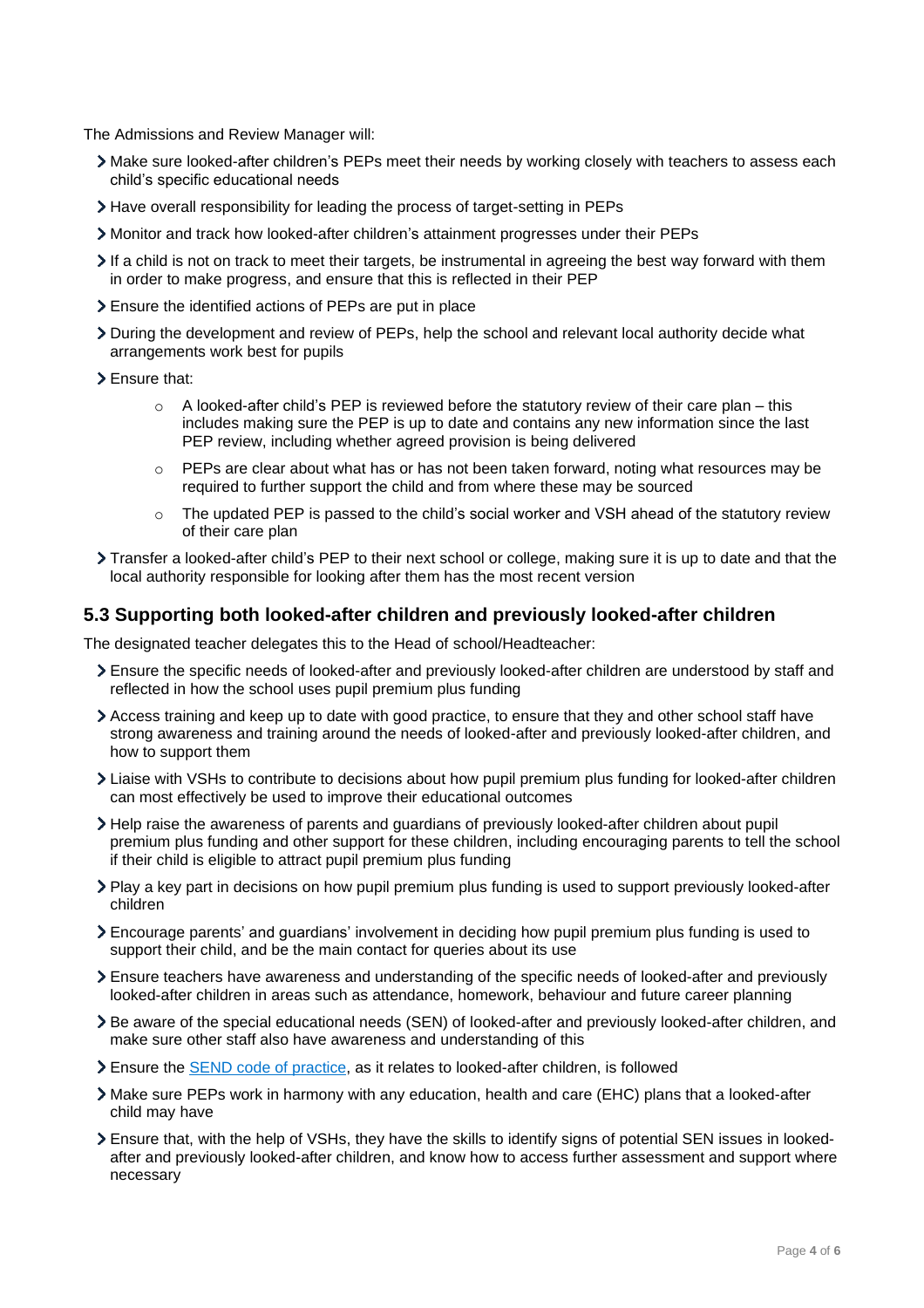- Ensure that they and other staff can identify signs of potential mental health issues in looked-after and previously looked-after children and how these can impact on the children and their ability to engage in learning, and understand where the school can draw on specialist services
- Put in place robust arrangements to have strengths and difficulties questionnaires (SDQs) completed for looked-after children, and use the results of these SDQs to inform PEPs
- Work with senior leaders and other relevant staff to put in place mechanisms for understanding the emotional and behavioural needs of previously looked-after children

## **5.4 Relationships beyond the school**

The Admissions and Review manager will in liaison with the Head of School/Headteacher and the relevant teachers:

- Proactively engage with social workers and other professionals to enable the school to respond effectively to the needs of looked-after and previously looked-after children
- Discuss with social workers how the school should engage with birth parents, and ensure the school is clear about who has parental responsibility and what information can be shared with whom
- Be open and accessible to parents and guardians of previously looked-after children and encourage them to be actively involved in their children's education
- Proactively build relationships with local authority professionals, such as VSHs and SEN departments
- Consider how the school works with others outside of the school to maximise the stability of education for looked-after children, such as:
	- $\circ$  Finding ways of making sure the latest information about educational progress is available to contribute to the statutory review of care plans
	- o Ensuring mechanisms are in place to inform VSHs when looked-after children are absent without authorisation and work with the responsible authority to take appropriate safeguarding action
	- $\circ$  Talking to the child's social worker and/or other relevant parties in the local authority regarding any decisions about changes in care placements which will disrupt the child's education, providing advice about the likely impact and what the local authority should do to minimise disruption
	- o Making sure that, if a looked-after child moves school, their new designated teacher receives any information needed to help the transition process
- Seek advice from VSHs about meeting the needs of individual previously looked-after children, but only with the agreement of their parents or guardians
- Make sure that for each looked-after child:
	- $\circ$  There's an agreed process for how the school works in partnership with the child's carer and other professionals, such as their social worker, in order to review and develop educational progress
	- $\circ$  School policies are communicated to their carer and social worker and, where appropriate, birth parents
	- $\circ$  Teachers know the most appropriate person to contact where necessary, such as who has the authority to sign permission slips
- Where a looked-after child is at risk of exclusion:
	- $\circ$  Contact the VSH as soon as possible so they can help the school decide how to support the child to improve their behaviour and avoid exclusion becoming necessary
	- o Working with the VSH and child's carers, consider what additional assessment and support needs to be put in place to address the causes of the child's behaviour
- Where a previously looked-after child is at risk of exclusion, talk to the child's parents or guardians before seeking advice from the VSH on avoiding exclusion